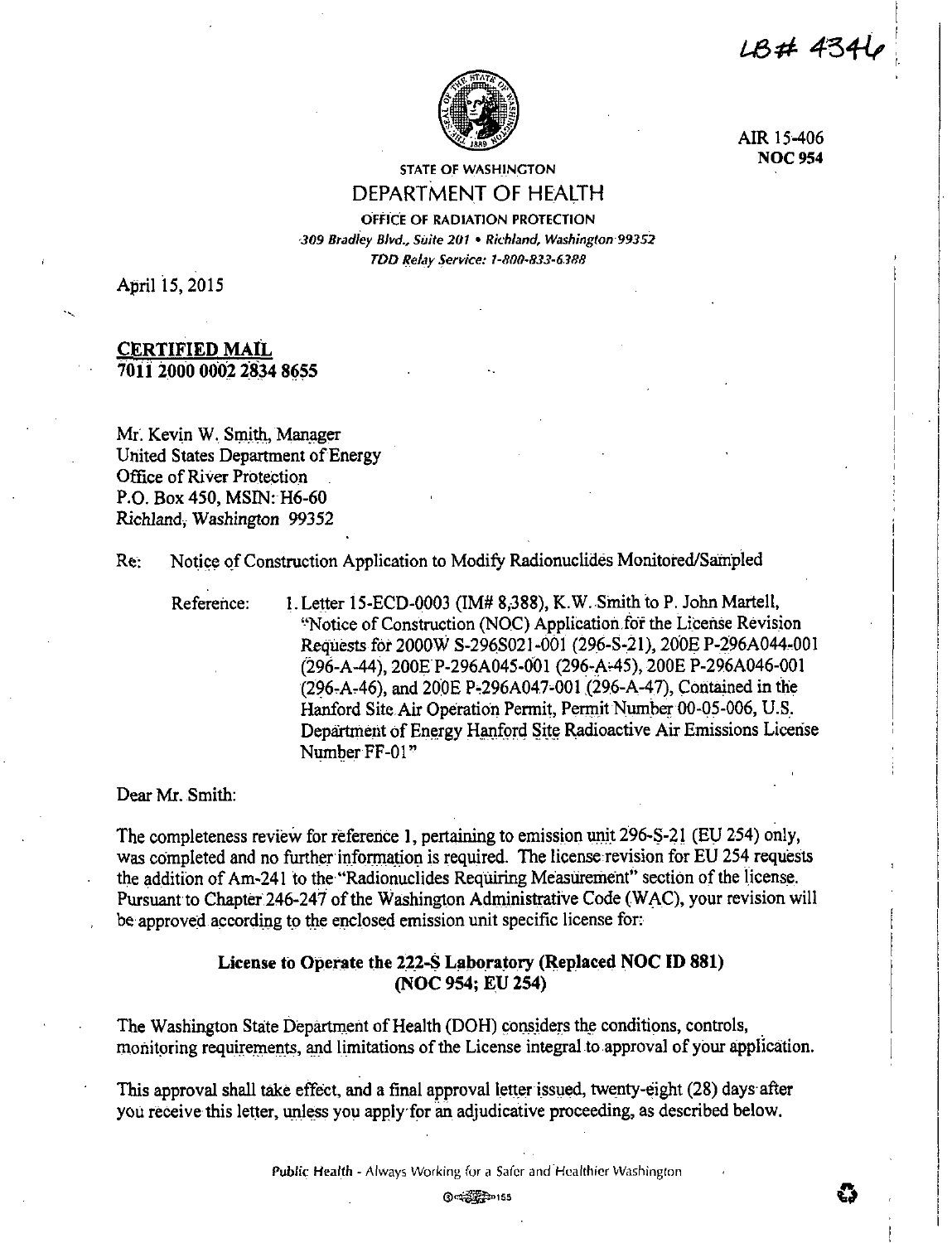AIR lS-406

Mr. Kevin Smith April 15, 2015 Page 2.of 3

If you accept the conditions and limitations of this approval and do not wish to apply for an adjudicative proceeding, but wish to proceed under this approval before the 28 days have elapsed, please notify us in writing and the DOH will issue a final approval letter. Your notice should be mailed or faxed to:

> DOH – Office of Radiation Protection Radioactive Air Emissions Section 309 Bradley Blvd., Suite 201 Richland, Washington 98352 FAX: (509) 946-0876

If there are concerns with the conditions and limitations of the approval, please notify the DOH. If attempts to resolve the concerns fail, the DOH will deny your application and you may contest the conditions and limitations of this approval, within 28 days of receipt, by filing the enclosed Request for Adjudicative Proceeding or a document providing substantially the same information with the DOH, Adjudicative Service Unit (ASU), in a manner that shows proof of service on the ASU. The ASU's address is:

> DOH - Adjudicative Service Unit 310 Israel Road SE P.O. Box 47879 Olympia, Washington 98504-7879

You must include a copy of this approval with your application. FILING SHALL NOT BE DEEMED COMPLETE UNTIL THE ADJUDICATIVE SERVICE UNIT ACTUALLY RECEIVES YOUR APPLICATION.

If you have any questions regarding this draft approval, please. contact Mr. Thomas Frazier at (509) 946-0774. .

Sincerely,

Proba Martin

P. John Martell, Manager Radioactive Air Emissions Section

- Enclosures: 1. Emission Unit Information for EU 254
	- 2. Request for Adjudicative Proceedings

cc: (see next page)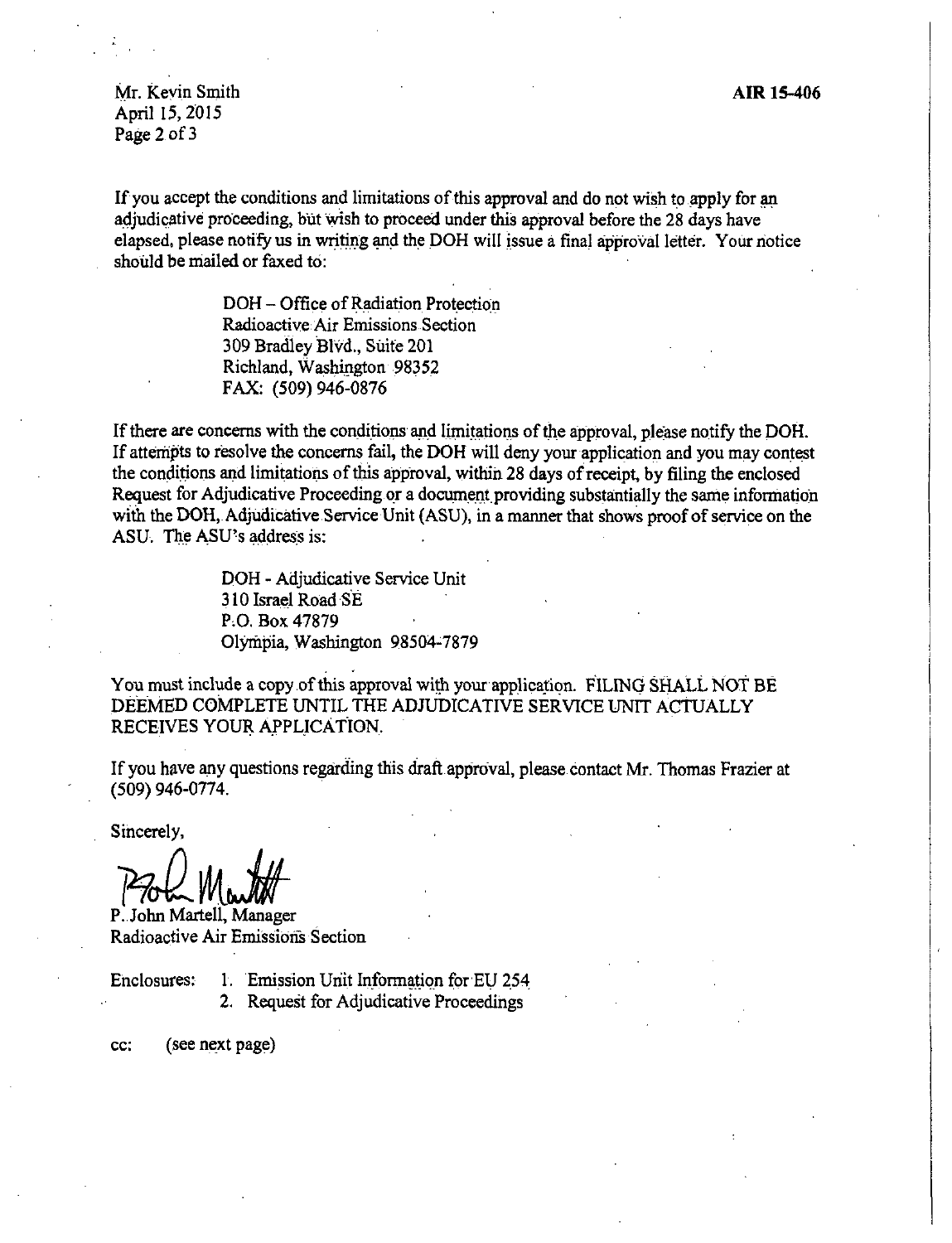Mr. Kevin Smith April 15, 2015 Page 3 of 3

cc: Ruth Allen, WRPS Matthew Barnett, PNNL Lucinda Borneman, WRPS Lee Bostic, BNI Dennis Bowser, USDOE-ORP Cliff Clark, USDOE-RL Jack Donnelly, WRPS Rick Engelmann, CHPRC Dennis Faulk, EPA Thomas Frazier, WDOH Gary Fritz, MSA Phil Gent, Ecology Robert Haggard, BNI Dale Jackson, USDOE-RL Jessica Joyner, WRPS Reed Kaldor, MSA Paul Karschnia, CHPRC Ed MacAlister, USDOE.RL Valarie Peery, Ecology Maria' Skorska, Ecology Bryan Trimberger; USDOE-ORP Randy Utley, WDOH Jeff Voogd, WRPS Joan Woolard, MSA Davis Zhen, EPA Environmental Portal RAES Tracking: Line 15-3; Resp. to IM# 8,388; EU 254; NOC 954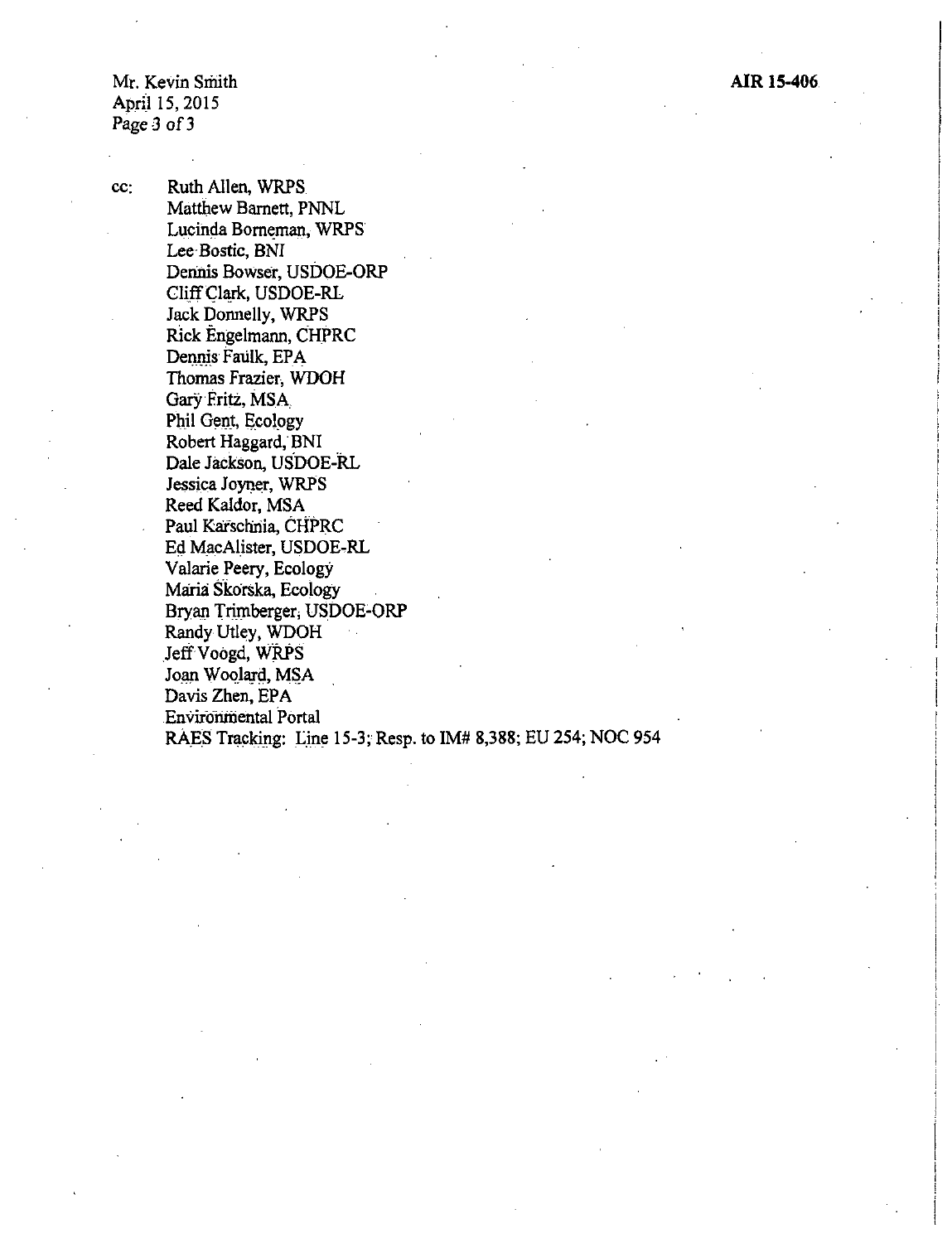## **Emission Unit ID: 254**

# 200W S-296S021-001

# 296-S-21

This is a MAJOR, ACTIVELY ventilated emission unit.

222-S LABORATORY

# **Emission Unit Information**

Stack Height: 68.00 ft. Stack Diameter 5.50 ft.  $20.73 \text{ m}$ .  $1.68 m.$ 

Average Stack Effluent Temperature: 78 degrees Fahrenheit. 26 degrees Celsius.

Average Stack ExhaustVelocity: 63.16 ft/second. 19.25 m/second.

WAC:246-247-040(3), 040(4) **Abatement Technology BARCT** 

state only enforceable: WAC 246-247-010(4), 040(5), 060(5)

| Zone or Area | <b>Abatement Technology</b> | <b>Required # of Units</b> | <b>Additional Description</b>                                                         |
|--------------|-----------------------------|----------------------------|---------------------------------------------------------------------------------------|
|              | <b>HEPA</b>                 | .3                         | In series for both the primary<br>and backup exhaust systems<br>(222-S Lab Hot Cells) |
|              | <b>HEPA</b>                 |                            | For both primary and backup<br>exhaust systems (222-S Lab<br>Complex)                 |
|              | Fan                         | 3                          | Primary exhaust operated in<br>parallel, serves both hot cell<br>addtion & main lab.  |
|              | Fan                         |                            | Backup exhaust operates<br>independently or in parallel<br>with primary exhaust       |

# **Monitoring Requirements**

# state enforceable: WAC 246-247-040(5), 060(5), and federally enforceable: 40 CFR 61 subpart H

| <b>Federal and State</b> | <b>Monitoring and Testing</b> | Radionuclides Requiring   | Sampling   |
|--------------------------|-------------------------------|---------------------------|------------|
| Regulatory               | Requirements                  | <b>Measurement</b>        | Frequency  |
| 40 CFR 61.93(b)(4)(i)    | 40 CFR 61, Appendix B         | Sr-90, Cs-137, Am-241 and | Continuous |
| & WAC 246-247-075(2)     | Method 114                    | $Pu-239$                  |            |

# Sampling Requirements Record Sample

**Additional Regulrements** 

Additional monitoring or sampling requirements established by this License will be listed in the Conditions and Limitations section, if apolicable.

Operational Status This emission unit is a laboratory building/facility exhauster that is used to ventilate building and facility operations such as but not limited to contaminated rooms, hot cells, glove boxes, and hoods, that support tank farm waste characterization activities, research and development, environmental sample analysis, and Hanford operations and remediation projects. The exhauster can be used to support current surveillance, maintenance activities, operations, decontamination, and cleanup activities within the building/facility. The emission unit is a laboratory building/facility exhauster ventilation system that operates continuously.

# This Emission Unit has 1 active Notice(s) of Construction.

# **Project Title**

|                                      |  | Approval # Date Approved NOC_ID |      |
|--------------------------------------|--|---------------------------------|------|
| 2-S Laboratory (Replaced NOC ID 881) |  | Not Approved                    | -954 |

License to Operate the 222-S Laboratory (Replaced NOC ID 881)

# Conditions (state only enforceable: WAC 246-247-040(5), 060(5) if not specified)

The total abated emission limit for this Notice of Construction is limited to 1.02E-03 mrem/year to the Maximally  $\bf{1}$ Exposed Individual (WAC 246-247-040(5)). The total limit on the Potential-To-Emit for this Notice of Construction is limited to 3.00E+00 mrem/year to the Maximally Exposed Individual (WAC 246-247-030(21)).

Page 1 of 3 for EU\_ID 254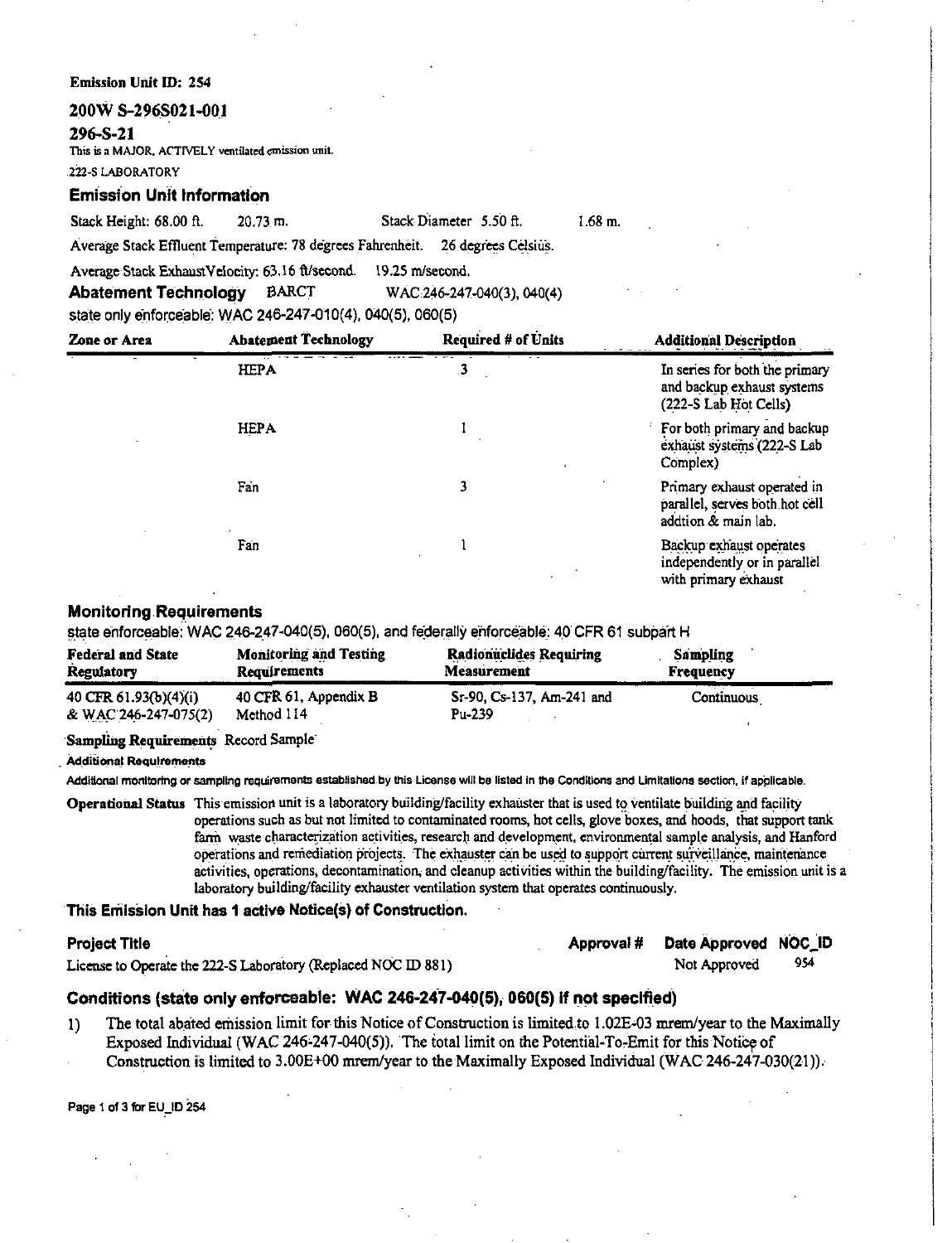2) This approval applies only to those activities described below. No additional activities or variations on the approved activities that constitute a "modification" to the emission unit, as defined in WAC 246-247-030(16), may be conducted.

The:222<S Laboratory was built in the early 1950's to provide analytical services, first for the reduction and oxidation (REDOX) process, and later for several programs and plant operations. In 1994 Project W-041H, Environmental Hot Cell Expansion, provided the hot cell facility, an addition ot the east end of the 222-S Laboratory that includes the 11A hot cells and associated fume hoods. The increased hot cell capacity was required to support an increased demand for analytical services;

The 222-S Laboratory primarily receives, processes, and stores samples from various projects and packages samples for shipment to other onsite and offsite laboratories. The 222-S Laboratory is also used for sample analysis, testing, and process development. The majority of samples are from the single-shell tanks (SST) and double-sheil tanks (DST) in the tank farm system with a few samples coming from other facilities such as the-242- A Evaporator, K Basins Project, Plutonium Finishing Plant (PFP), and the 219-S Waste Handling Facility. All SST and DST samples and most other samples are received through the 11A hot cell.

The 222-S Laboratory is also used for waste management activities, such as waste transfers to the 219-S Waste Handling Facility and other activities supporting laboratory and other Hanford Site operations. The 222-S Laboratory manages waste generated at 222-S Laboratory and small amounts of radioactive waste not generated as the 222-S Laboratory (i.e., for short-term storage or transfer to the 219-S Tank System).

The 222-S Laboratory undergoes operation and maintenance activities that occur in the radioactive portion of the facility and contribute to emissions through the 296-S-21 stack. Nonanalytical portions of the facility that exhaust through the 296-S-21 stack are the basement, tunnels, and other miscellaneous sources (e.g., vented storage  $cabilities.$ 

# 3) The Annual Possession Quantity is limited to the following radionuclides (Curies/year):

**Contributes less than 0.1 mrem/yr to** the MEI, and represents less than 10%  $of$  the unabated PTE and represents less than 25% of the abated dose.

## Ba-137 ni

Contributes less than 0.1 mrem/yr to **the\_ MEI, and represents less than 10% of the unabated PTE and represents** - **·,ess than 25%.of the abated dose.** 

# em **-242**

Contributes less than 0.1 mrem/yr to the MEI, and represents less than 10% **of the unabated PTE and represents**  less than 25% of the abated dose.

#### Co-60

Contributes less than 0.1 mrem/yr to the MEI, and represents less than 10% **of the unabated PTE and represents**  less than 25% of the abated dose.

## Eu - 152

Contributes less than<sup>: 0, 1</sup> mrem/yr to the MEI, and represents less than 10% of the unabated PTE and represents less than 25% of the abated dose.

H-3

Contributes less than 0.1 mrem/yr to the MEI, and represents less than 10%

**Page** 2 of 3 for EU\_ID 254

 $Ac - 227$  Am -241 6.76E+01 Am -243

Identified as contributing greater than 0.1 mrem/yr.to the MEI, greater than 10% of the potentiaj TEQE to the MEI, and greater than 25% of the TEDE to the MEI after controls.

## C-14

**Contributes less \_than 0.1\_ rfll'em/yr to**  the MEI, and represents less than 10% of the unabated PTE<sup>1</sup> and represents  $18$ ss than 25% of the abated dose.

#### Cm-243

**Contributes less than 0.1 mremlyr. to the MEI, and.represents less than 10% of the unabated PTE and. represents**  less than 25% of the abated dose.

## Cs -134

Contributes less than 0.1 mirem/yr to the MEI, and represents less than 10% **Of the unabated PTE arid 1'8preseints**  less than 25% of the abated dose.

#### Eu - 154

Contributes less than 0.1 mrem/yr ID **the MEI**, and represents less than 10%  $\overline{\text{of the unabated PTE and repressents}}$ **less than 25% of the abated dose\_.** 

Contributes less than 0.1 mrem/yr to **the MEI, and represents less than 10% of the unabated · PTE and represents**  less than 25% of the abated dose.

# Cd-113 m

**Contributes less thail 0.1 mremlyr to**  the MEI, and represents less than 10% of the unabated PTE and represents less than 25% of the abated dosa.

#### Cm-.244

Contributes less than 0.1 mrem/yr ID **the MEI, and represents less than 10%**  of the unabated PTE and repraserrts  $\frac{1}{25\%}$  of the abated dose.

# $Cs - 137$   $3.16E + 03$

Identified as contributing greater than 0.1 mrem/yr to the MEI, greater than 10% of the potential TEDE to the MEI. and greater than 25% of the TEDE to **the MEI after controJs.** 

Eu -1ss

**Contributes less than 0.1 mrem/yr to** the MEI. and represents less than 10% **of lhe wiali.ited PTE·8nd ·represents 1ess than 25% of the abated dose.**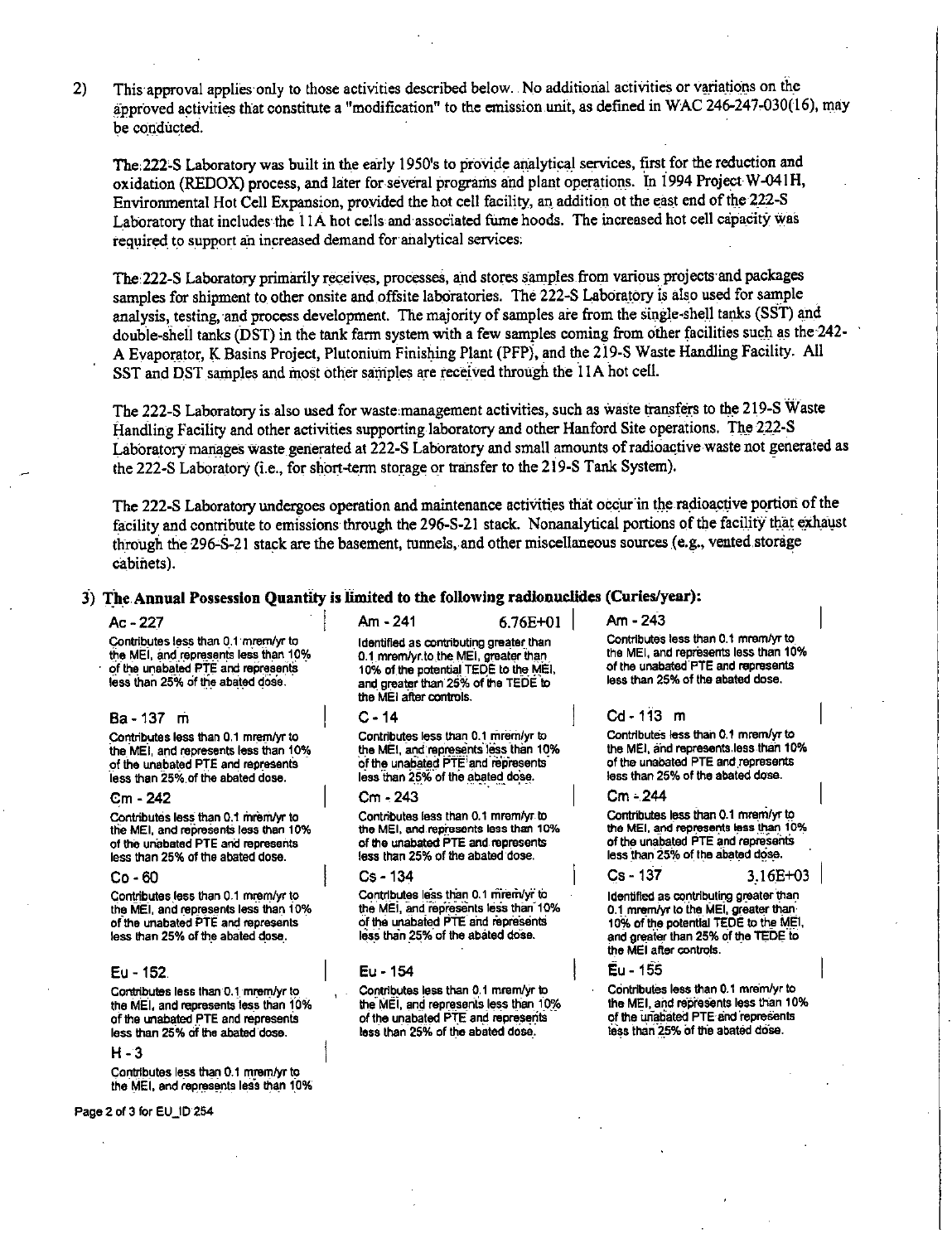of the unabated PTE and represents less than 25% of the abated dose.

## Ni - 59

Contributes less than 0.1 mrem/yr to the MEI, and represents less than 10% of the unabated PTE and represents less than 25% of the abated dose.

# Pa - 231

Contributes less than 0.1 mrem/yr to the MEI, and represents less than 10% of the unabated PTE and represents less than 25% of the abated dose.

# Pu - 240

Contributes less than 0.1 mrem/yr to the MEI, and represents less than 10% of the unabated PTE and represents less than 25% of the abated dose.

#### Ra - 226

Contributes less than 0.1 mrem/yr to the MEI and represents less than 10% of the unabated PTE and represents less than 25% of the abated dose.

## Sb - 125

Contribútes less than 0.1 mrem/yr to the MEI, and represents less than 10% of the unabated PTE and represents less than 25% of the abated dose.

### Sn - 126

Contributes less than 0.1 mrem/yr to the MEI, and represents less than 10% of the unabated PTE and represents less than 25% of the abated dose.

### Th - 229

Contributes less than 0.1 mrem/yr to the MEI, and represents less than 10% of the unabated PTE and represents less than 25% of the abated dose.

#### $U - 233$

Contributes less than 0.1 mrem/vr to the MEI, and represents less than 10% of the unabated PTE and represents less than 25% of the abated dose.

#### U - 236

Contributes less than 0.1 mrem/yr to the MEI, and represents less than 10% of the unabated PTE and represents less than 25% of the abated dose.

#### Zr - 93

Contributes less than 0.1 mrem/yr to the MEI, and represents less than 10% of the unabated PTE and represents less than 25% of the abated dose.

# $1 - 129$

Contributes less than 0.1 mrem/yr to the MEI, and represents less than 10% of the unabated PTE and represents less than 25% of the abated dose.

#### Ni - 63

Contributes less than 0.1 mrem/yr to the MEI, and represents less than 10% of the unabated PTE and represents less than 25% of the abated dose.

# Pu - 238

Contributes less than 0.1 mrem/yr to the MEI, and represents less than 10% of the unabated PTE and represents less than 25% of the abated dose.

## $Pu - 241$

Contributes less than 0.1 mrem/yr to the MEI, and represents less than 10% of the unabated PTE and represents less than 25% of the abated dose.

# Ra - 228

Contributes less than 0.1 mrem/yr to the MEI, and represents less than 10% of the unabated PTE and represents less than 25% of the abated dose.

# $Se-79$

Contributes less than 0.1 mrem/yr to the MEI, and represents less than 10% of the unabated PTE and represents less than 25% of the abated dose.

# $Sr-90$

Identified as contributing greater than 0.1 mrem/yr to the MEI

 $9.00E + 03$ 

# Th - 232

Contributes less than 0.1 mrem/yr to the MEI, and represents less than 10% of the unabated PTE and represents less than 25% of the abated dose.

#### U - 234

Contributes less than 0.1 mrem/yr to the MEI, and represents less than 10% of the unabated PTE and represents less than 25% of the abated dose.

#### U - 238

Contributes less than 0.1 mrem/yr to the MEI, and represents less than 10% of the unabated PTE and represents less than 25% of the abated dose.

Nb-93 m

Contributes less than 0.1 mrem/yr.to. the MFI and represents less than 10% of the unabated PTE and represents less than 25% of the abated dose.

## No - 237

Pú - 239

Contributes less than 0.1 mrem/vr to the MEI, and represents less than 10% of the unabated PTE and represents less than 25% of the abated dose.

#### $6.85E + 01$

Identified as contributing greater than 0.1 mrem/yr to the MEI, greater than 10% of the potential TEDE to the MEI, and greater than 25% of the TEDE to the MEI after controls.

### Pu - 242

Contributes less than 0.1 mrem/yr to the MEI, and represents less than 10% of the unabated PTE and represents less than 25% of the abated dose.

## Ru - 106

Contributes less than 0.1 mrem/yr to the MEI, and represents less than 10% of the unabated PTE and represents less than 25% of the abated dose.

## Sm - 151

Contributes less than 0.1 mrem/yr to the MEI, and represents less than 10% of the unabated PTE and represents less than 25% of the abated dose.

### Tc - 99

Contributes less than 0.1 mrem/yr to the MEI, and represents less than 10% of the unabated PTE and represents less than 25% of the abated dose.

# U - 232

Contributes less than 0.1 mrem/yr.to the MEI, and represents less than 10% of the unabated PTE and represents less than 25% of the abated dose.

## $U - 235$

Contributes less than 0.1 mrem/yr to the MEI, and represents less than 10% of the unabated PTE and represents less than 25% of the abated dose.

## $Y - 90$

Contributes less than 0.1 mrem/yr to the MEI and represents less than 10% of the unabated PTE and represents less than 25% of the abated dose.

- HEPA Filters for the S-21 exhauster will meet the requirements of HNF-S-0477 and/or HNF-S-0552 which assure  $4)$ equivalency to ASME AG-1: Code on Nuclear Air and Gas Treatment.
- Quality Assurance program will meet the requrements of 40 CFR 61, Appendix B, Method 114.  $-5)$
- Air sampling will be conducted in accordance with ANSI/HPS N13.1-1999: Sampling and Monitoring Releases of  $6)$ Airborne Radioactive Substances from the Stacks and Ducts of Nuclear Facilities.

Page 3 of 3 for EU ID 254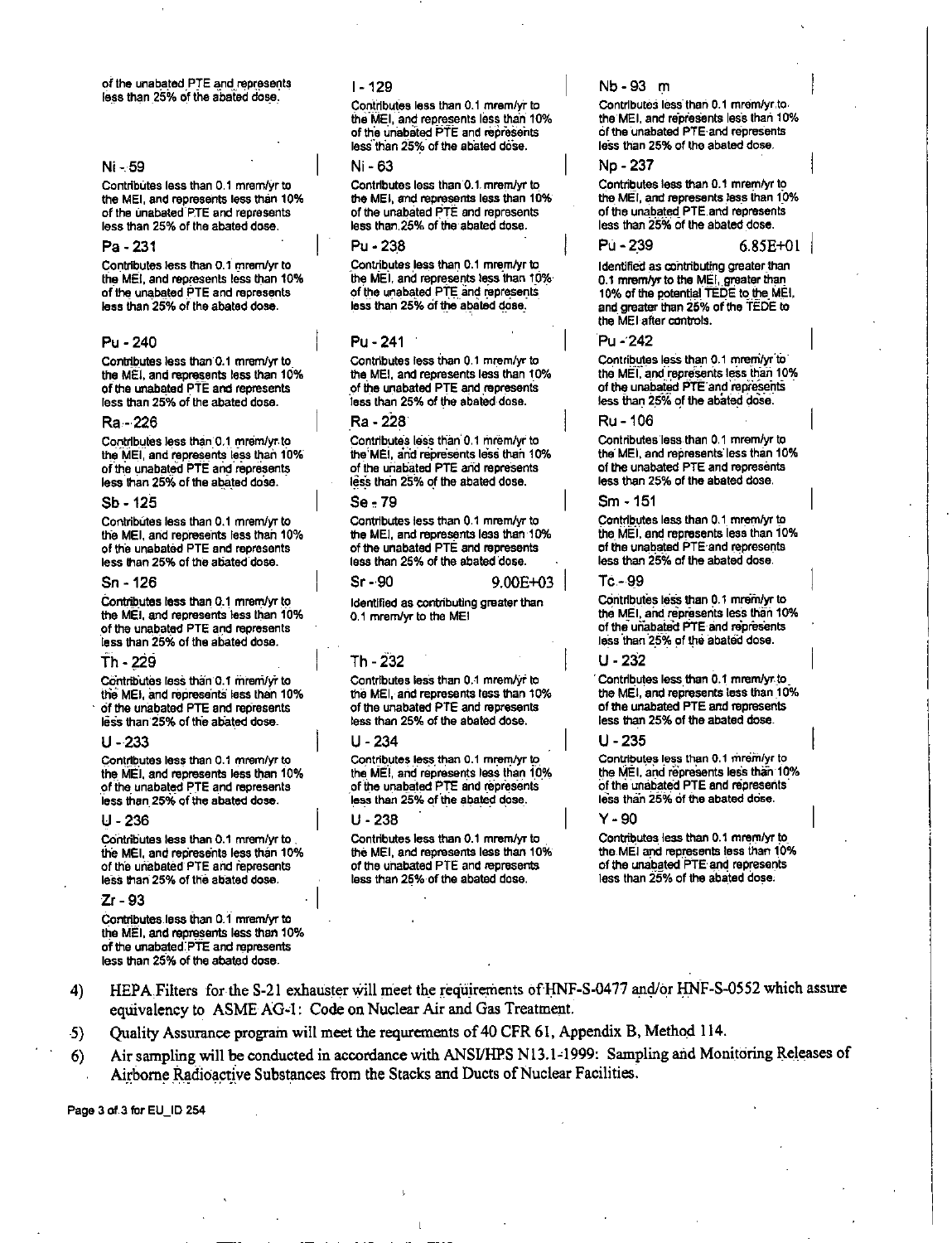# STATE OF WASHINGTON DEPARTMENT OF HEALTH ENVIRONMENTAL HEALTH PROGRAMS OFFICE OF RADIATION PROTECTION

## Docket No:

# **REQUEST FOR ADJUDICATIVE PROCEEDING**

In Re The Approval of: **License to Operate the 222-S Laboratory (Replaced NOCID 881) (NOC 954; EU 254)** 

Draft Approval No: **AIR 15-406** 

THE STATE OF WASHINGTON TO: **Mr. Kevin W. Smith, Manager** 

**United States Department of Energy Office of River Protection P.O. Box 450, MSIN: H6-60 Riehl.and, Washington 99352-0450** 

If you wish to request an adjudicative proceeding, you or your attorney must COMPLETE AND FILE THIS FORM OR A DOCUMENT PROVIDING SUBSTANTIALLY THE SAME·INFORMATION WITH THE DEPARTMENT OF HEALTH ADJUDICATIVE SERVICE UNIT WITHIN TWENTY-EIGHT (28) DAYS OF YOUR RECEIPT of this Request for.Adjudicative Proceeding form and a copy of the Office of Radiation Protection's approval, **AIR 15-406**.

You must file your application in a manner that shows proof of service on the Adjudicative Service Unit, at the following address:

Department of Health Adjudicative Service Unit 310 Israel Road S.E. P.O. Box 47879 Olympia, WA 98504-7879

With your application, you must include a copy of the Office of Radiation Protection's approval.

FILING SHALL NOT BE DEEMED COMPLETE UNTIL THE ADJUDICATIVE SERVICE UNIT ACTUALLY RECEIVES YOUR APPLICATION.

YOU HAVE THE RIGHT TO a formal hearing in this matter conducted pursuant to Revised Code of Washington (RCW) 43. 70.115, Chapter 34.05 RCW, and Chapter 246°10 of the Washington Administrative Code (WAC). Alternatively, you may waive the formal hearing and submit a written statement and supporting documents setting out your position, your defenses, and any mitigating circumstances that you wish to bring to the Department's attention.

You have the right to be represented by an attorney at your own expense.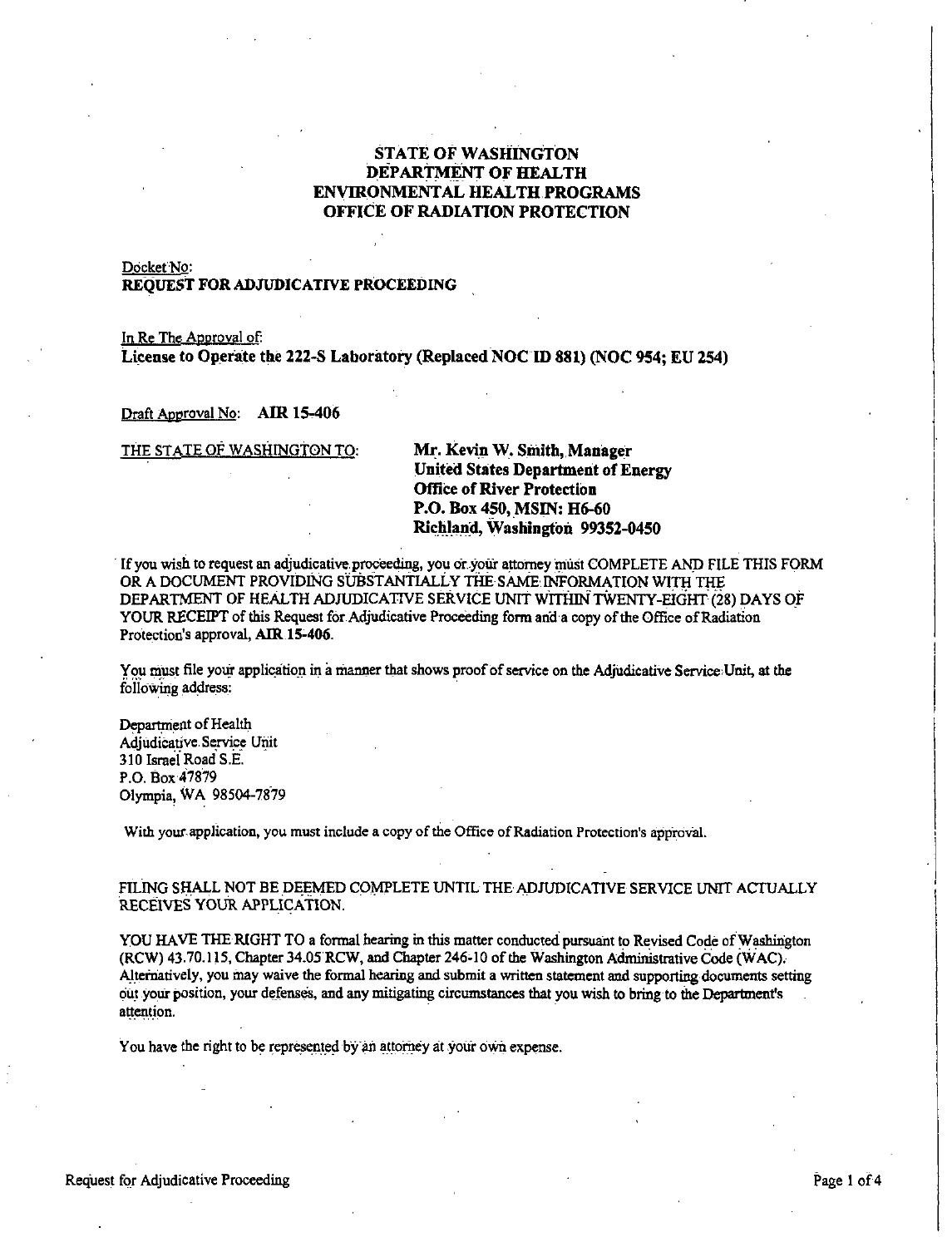[ ] I WILL BE represented by an attorney. His/her name, address, and phone number are:

Name:

Address:

Phone:

[ ] I WILL NOT BE represented by an attorney.

If after submitting this request, you obtain attorney representation or change attorneys, you must notify the Adjudicative Service Unit.

II.

 $\begin{bmatrix} 1 \end{bmatrix}$  **IDO NOT** waive my right to a formal hearing.

[] I DO waive my right to a formal hearing. I understand that if I waive my right to a formal hearing, the Department may decide this matter solely with reference to information in the Department's possession and to such written statements and supporting documents as I may have submitted.

If you choose to waive your right to a formal hearing, please complete the following:

[ ] I AM NOT submitting documents to the Department in support of my position.

[] I AM submitting a sworn statement and/or other documents to the Department in support of my position. Instructions - Please indicate your responses below:

If you are submitting documents to the Department, please list and briefly identify all such documents in the space provided below and on any additional sheet that may be necessary.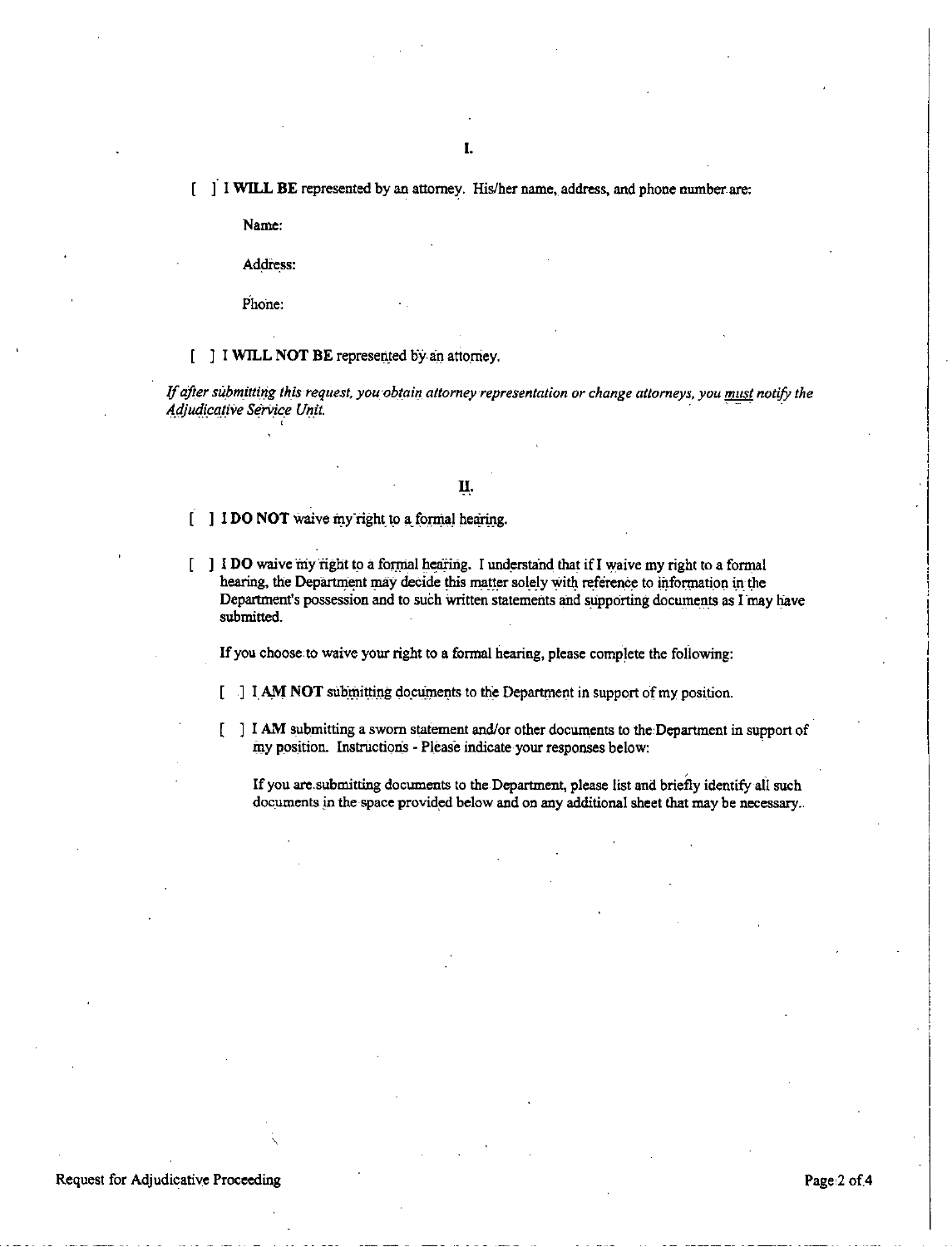# ADMISSION/DENIAL OF CONDITIONS OR LIMITATIONS

The Office of Radiation Protection's approval AIR 15-303, dated March 11, 2015, contains conditions and limitations set out as numbered paragraphs. In the space below you must indicate, in good faith, whether you admit, or do not contest, or deny the conditions or limitations. Conditions or limitations denied or not contested may later be admitted. Conditions or limitations admitted or not contested shall be conclusively deemed true for further proceedings.

Instructions: I admit, deny, or do not contest the conditions or limitations as follows

(fill in the appropriate paragraph number):

|           | Admit                             | <u>Deny</u>                       | Do Not Contest                                      |
|-----------|-----------------------------------|-----------------------------------|-----------------------------------------------------|
| Paragraph | $\cdot$ [ ]                       | $[\quad]$                         | ſ<br>-1                                             |
| Paragraph | J<br>L                            | $\begin{bmatrix} 1 \end{bmatrix}$ | $\begin{bmatrix} \end{bmatrix}$                     |
| Paragraph | -1                                | $\begin{bmatrix} 1 \end{bmatrix}$ | $\begin{bmatrix} 1 \end{bmatrix}$                   |
| Paragraph | $\mathbf{I}$<br>ſ.                | $\begin{bmatrix} 1 \end{bmatrix}$ | ſ<br>-1                                             |
| Paragraph | $\begin{bmatrix} 1 \end{bmatrix}$ | $\begin{bmatrix} 1 \end{bmatrix}$ | $\left[ \begin{array}{c} \cdot \end{array} \right]$ |
| Paragraph | $\begin{bmatrix} 1 \end{bmatrix}$ | $\begin{bmatrix} \end{bmatrix}$   | ľ.<br>-1                                            |
| Paragraph | $\begin{bmatrix} 1 \end{bmatrix}$ | $\begin{bmatrix} \end{bmatrix}$   | $\mathbf{I}$                                        |
| Paragraph | 1<br>L                            |                                   | J                                                   |
| Paragraph | ì                                 |                                   |                                                     |

Please attach any additional sheets that may be necessary to respond to all allegations.

If you have chosen not to waive your rights to a formal hearing, please state all grounds for contesting this matter in the space provided below and on any additional sheets that may be necessary.

**Ill.**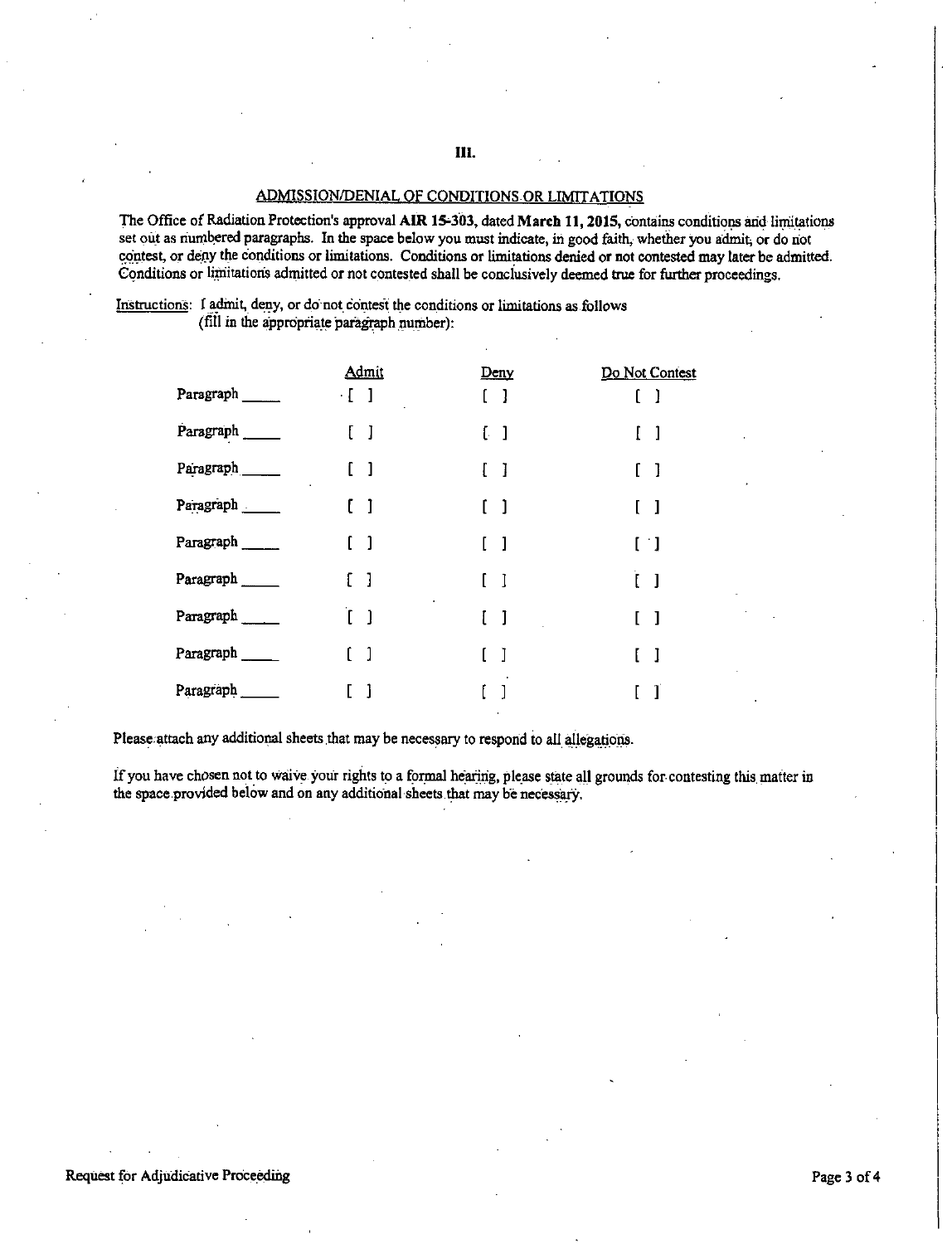You have the right to an interpreter, appointed at no cost, if you are a hearing impaired person or limited English speaking person. If any witness for you is a hearing impaired person or a limited English speaking person, an interpreter will be appointed at your expense.

I **[DO] / [DO NOT]** (circle one) request an interpreter be appointed. If an interpreter is requested, please indicate the person or persons for whom an interpreter is required and their primary language; and/or whether they are hearing impaired.

IF YOU FAIL TO FILE YOUR APPLICATION iN A TIMELY MANNER, ORIF YOU FILE YOUR APPLICATION TIMELY BUT FAIL TO APPEAR AT ANY SCHEDULED SETTLEMENT CONFERENCE, PREHEARING CONFERENCE, OR HEARING WITHOUT LEA VE TO DO SO, THE DEPARTMENT MAY DECIDE THIS MATTER WITHOUT YOUR YOUR PARTICIPATION AND WITHOUT FURTHER NOTICE TO YOU.

| DATED this                      | $_$ day of $_$<br>كالومشامين<br>٠ |   |
|---------------------------------|-----------------------------------|---|
|                                 |                                   |   |
| Party                           |                                   |   |
|                                 |                                   |   |
| Party's Representative (if any) |                                   |   |
|                                 |                                   |   |
| WSBA#:<br>٠                     |                                   | ٠ |

Request for Adjudicative Proceeding examples of 4 and 200 minutes and 200 minutes of 4 and 200 minutes and 200 minutes and 200 minutes and 200 minutes and 200 minutes and 200 minutes and 200 minutes and 200 minutes and 200